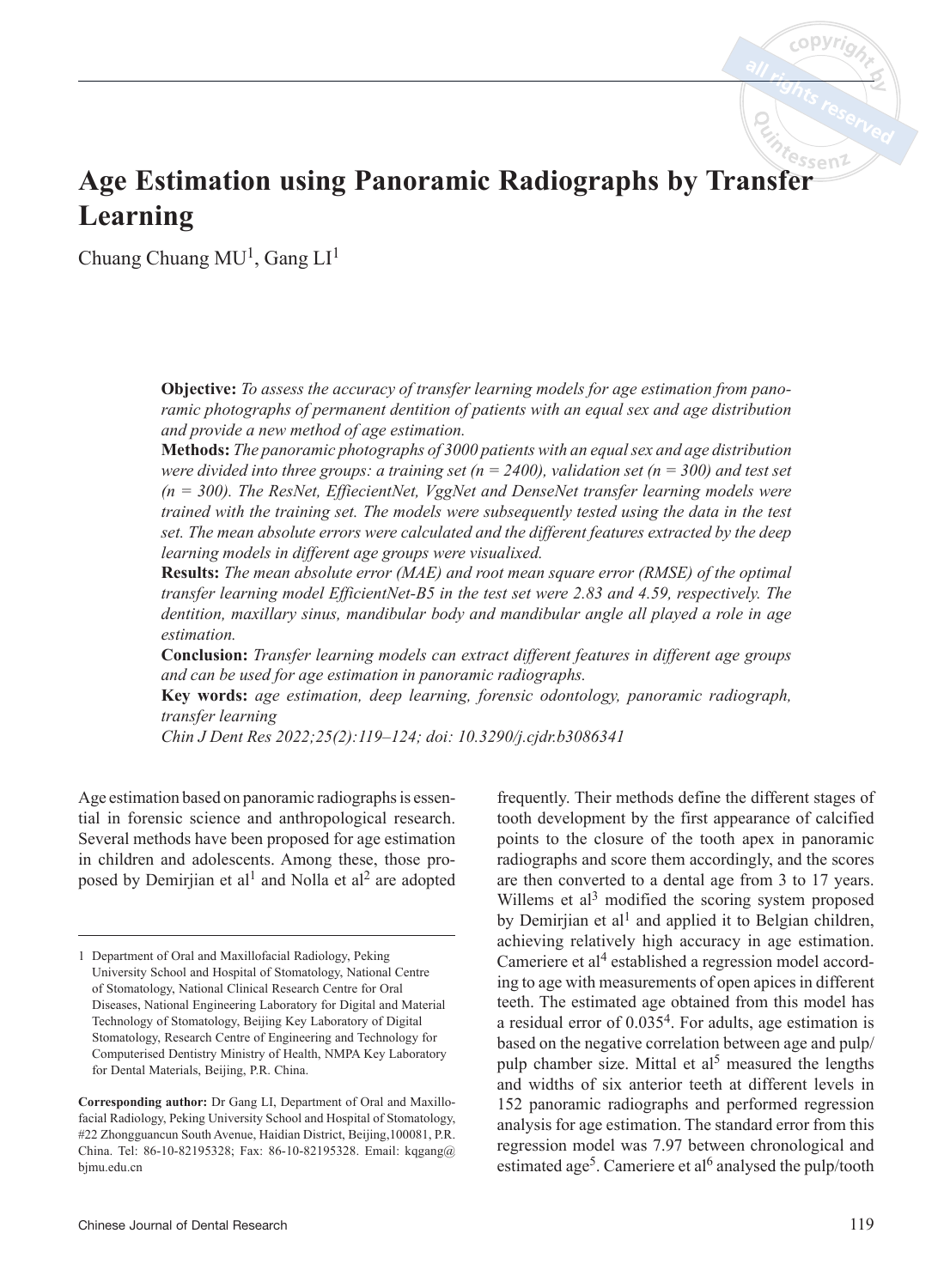area ratios of the premolars in panoramic radiographs of 606 patients. The mean absolute errors (MAEs) obtained from the regression model established in the study ranged from 4.43 to 6.02 (at a 95% confidence interval)<sup>6</sup>. Manual extraction of tooth development features for age estimation is used mainly in traditional algorithms, but this is time-consuming and complicated.

Deep learning, an artificial intelligence technique, has been widely applied to the automatic extraction of image features. This has led to an improvement in traditional dental imaging tasks<sup>7-10</sup>. Vila-Blanco et al<sup>9</sup> and Guo et al<sup>11</sup> used end-to-end neural networks based on panoramic radiographs for age estimation, with promising results. The data sets in their studies consisted primarily of samples from patients aged under 25 years. Whether deep learning performs equally well for other dental images, however, is unknown. Transfer learning12 is a common deep learning technique that is used for similar tasks in computer vision. In this process, one pretrained model can be used as the starting point for another model aimed at another similar task. Thus, the purpose of the present study was to use different transfer learning models for age estimation in panoramic radiographs and explore the extracted features in different age groups.

## **Materials and methods**

A data set containing 3000 panoramic radiographs was collected retrospectively from the database of Peking University School and Hospital of Stomatology. The sample consisted of 1500 females and 1500 males, aged between 12 and 71 years. All the patients' ages were confirmed in the hospital's patient information system. Their age and sex distributions are shown in Table 1.

## *Image acquisition*

The panoramic radiographs were all acquired using panoramic radiograph equipment (Hyperion X9, MyRay, Cefla, Imola, Italy) with exposure parameters of 60~85 kV,  $1 \sim 10$  mA and 13.0 seconds according to patient size.

The panoramic radiographs were reviewed by a professional oral and maxillofacial radiologist. The inclusion criteria were as follows:

- no fractures or large defects in either the maxilla or mandible;
- no space-occupying lesions;
- no primary teeth;
- no systemic diseases or developmental delays.

## *Transfer learning models*

In this study,  $ResNet^{13}$ , EfficientNet<sup>14</sup>, VggNet<sup>15</sup> and DenseNet<sup>16</sup> models pretrained on ImageNet<sup>17</sup> (Tampa, FL, USA) images were used to extract features in panoramic radiographs for automatic age estimation. ImageNet is a large-scale hierarchical image database.

## *Image processing and augmentation*

All 3000 panoramic radiographs were divided into three sets: a training set ( $n = 2400, 80\%$ ), a validation set (n  $= 300, 10\%$ ) and a test set (n = 300, 10%). The division was conducted by keeping age and sex equal within the three sets. All the panoramic radiographs had a 24-bit colour depth and a height and width of  $2500 \times 1248$ pixels. The images were padded while preserving the aspect ratio and resized to  $224 \times 224$  pixels to satisfy the pretrained model input size. Random horizontal flip was the only image augmentation technique used due to the fixed image acquisition parameters for the panoramic radiographs used in the present study.

## *Model training and evaluation*

The fully connected layers of pretrained models were The funy connected layers of pretrained moders were<br>modified to target directly presenting the estimated age. The softmax function was used to change the activation function in the last fully connected layer into a probability distribution, defined as follows:

$$
p_i = \frac{\exp(x_i)}{\sum_{n=1}^{N} \exp(x_n)}
$$

where  $\rho_i$  represents the probability. The estimation age was then calculated as:

$$
\hat{\mathbf{y}} = \sum_{i=1}^K i \, p_i,
$$

where  $\hat{v}$  represents the estimation age.

The loss function of the model was set to the sum of the softmax loss and the mean-variance  $\cos^{18}$ , then the training set was fed into the model and the epoch was training set was red into the model and the epoch was<br>set as 200, with an early stop strategy if the loss result<br>did not improve after 20 successive epochs. The netset as 200, with an early stop strategy if the loss result<br>did not improve after 20 successive epochs. The netand not improve and 25 successive opeens. The net set for hyperparameter adjustment and to determine the optimal deep learning model.

MAEs and RMSEs have been commonly used in age estimation studies<sup>4,6,9,11</sup>. Thus, this study applied MAE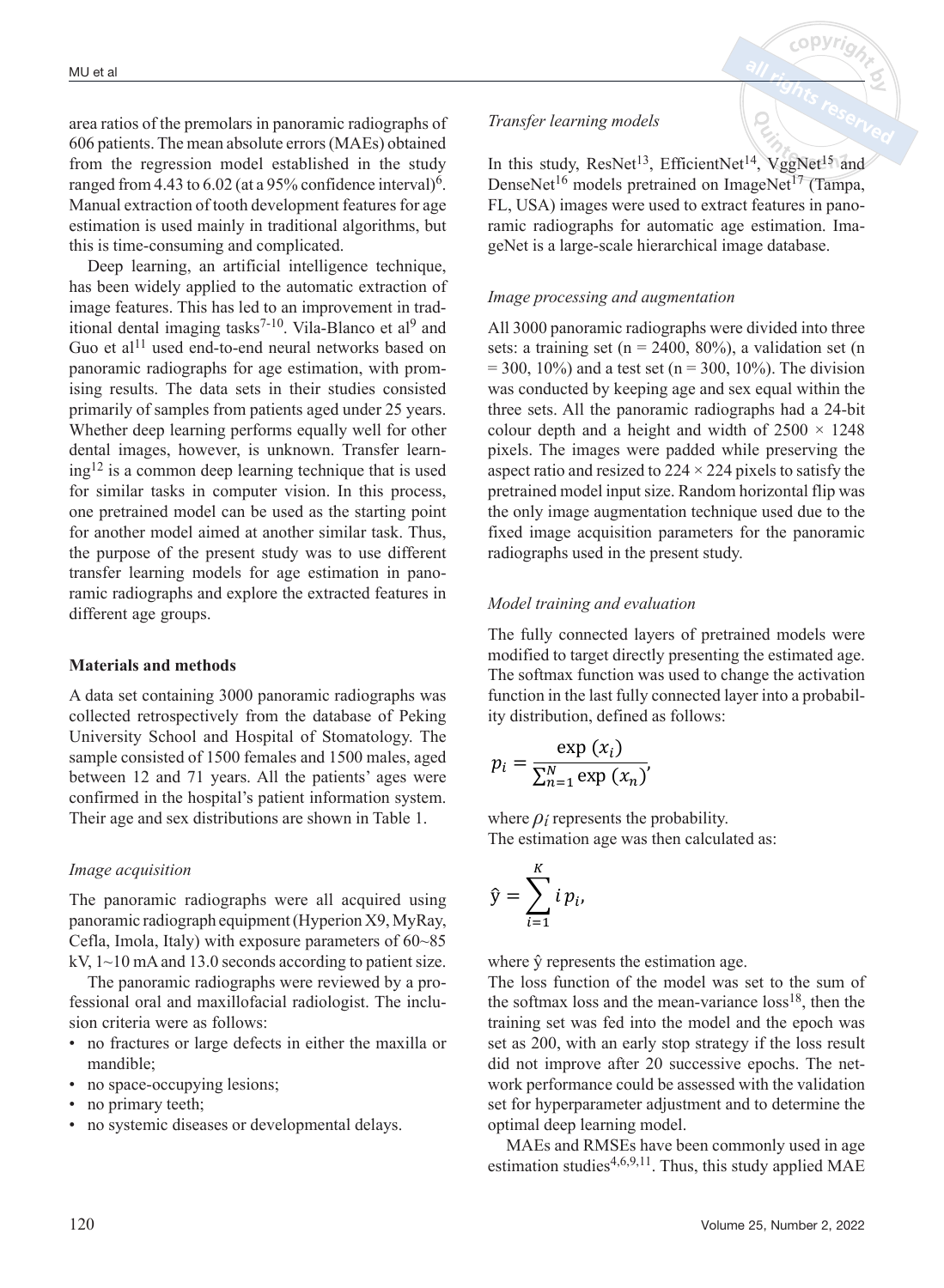and RMSE to evaluate the accuracy of age estimation with the transfer learning models in the test set. The estimated ages in different age and sex groups were recorded for further analysis.

The MAE is the mean difference between the estimated and chronological age:

$$
MAE = \frac{1}{N} \sum_{n=1}^{N} |\hat{y}_n - y_n|,
$$

where  $\hat{y}$  and y represent the estimated and chronological where y and y represent the estimated and chronologicage, respectively, and n is the counter for the images.

The RMSE is the standard deviation (SD) of the residuals (estimated errors between the estimated and residuais (estimated errors be<br>chronological age):

$$
RMSE = \frac{1}{N} \sum_{i=1}^{N} (y_i - \hat{y}_i)^2,
$$

#### *Statistical analysis and feature visualization*

A Bland-Altman plot was used to compare the chronological and estimated age returned by the optimal transfer learning model. Class activation mapping<sup>19</sup> (CAM) was employed to visualise the attention regions for age estimation. Anatomically significant areas in the maps were marked and analysed.

### **Results**

The MAEs and RMSEs of the transfer learning models for age estimation with the test set are displayed in Table 2. Different pretrained models had different accuracies in age estimation. The optimal model in this study was EfficientNet-B5, with an MAE of 2.83 and RMSE of 4.59, while the maximum MAE for Vgg19 and ResNet101 was 5.26 and the maximum RMSE for ResNet101 was 7.19. Further results from EfficientNet-B5 for different age groups and sexes with the test set are shown in Table 3.

The plots for chronological age versus estimated age by EfficientNet-B5 with the test set  $(n = 300)$  are shown in Fig 1. The points are close to the diagonal line, especially those representing ages under 41 years. Points falling directly on the diagonal line indicate a perfect match between chronological and estimated age.

The Bland-Altman plot was created using SPSS Statistics 24.0 (SPSS, Chicago, IL, USA). The differences between chronological age and the age estimated using EfficientNet-B5 are shown in Fig 2. The mean difference, chronological age minus estimated age, was 0.0 years and the SD was 4.59. Thus, the lower 95% limit was  $0.00 - 1.96 \times 4.59 = -9.00$  years and the



Fig 1 Chronological age versus estimated age.



Fig 2 Differences between chronological and estimated ages versus mean of chronological and estimated ages, with 95% limits of agreement (broken lines).

upper 95% limit was  $0.00 + 1.96 \times 4.59 = 9.00$  years. A total of 285 points out of 300 were within the 95% limitsof agreement. Thus, this model provides reliable estimates of agreement in this study.

The class activation mapping results for different age groups are shown in Fig 3. Differently coloured areas represent the weights according to the colour bar. The colour maps for the groups aged 12 to 21 years (Figs 3a and b) and 22 to 31 years (Figs 3c and d) lie more in the dentition than in the other parts of the panoramic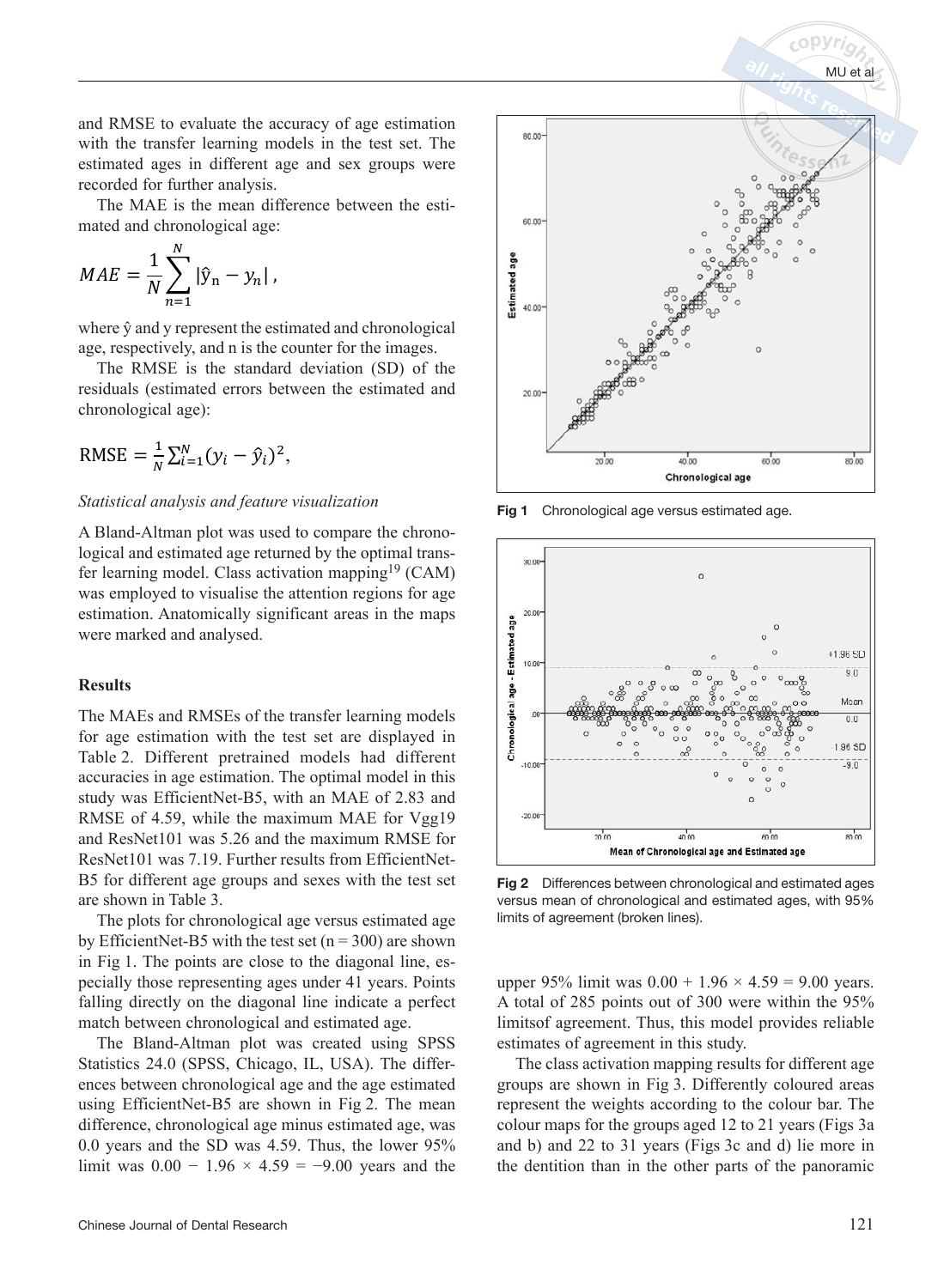

Fig 3 Class activation mapping results for the different age groups.

radiographs. The maxillary sinus was of greater concern for the groups aged 32 to 41 (Figs 3e and f) and 42 to 51 years (Figs 3g and h). The mandibular body and mandibular angle were more important in the groups aged 52 to 61 (Figs 3i and j) and 62 to 71 years (Figs 3k and l).

#### **Discussion**

In this study, transfer learning models based on ResNet, EfficientNet, VggNet and DenseNet were established using panoramic radiographs for two reasons. First, these models have been verified on ImageNet and have demonstrated good classification performance, and second, they have been applied in similar related studies<sup>11,20,21</sup>.

The minimum and maximum MAEs and RMSEs of the transfer learning models used for age estimation with the test set were 2.83 (EfficientNet-B5) and 5.26 (Vgg19 and ResNet101), 4.59 (EfficientNet-B5) and 7.19 (ResNet101), respectively. Other transfer learn-

| Age and sex distribution of the data set.<br>Table 1 |
|------------------------------------------------------|
|------------------------------------------------------|

| Age (y)   | <b>Male</b> | <b>Female</b> | <b>Total</b>          |
|-----------|-------------|---------------|-----------------------|
| $12 - 21$ | 250         | 250           | $500$ en <sup>2</sup> |
| $22 - 31$ | 250         | 250           | 500                   |
| $32 - 41$ | 250         | 250           | 500                   |
| $42 - 51$ | 250         | 250           | 500                   |
| $52 - 61$ | 250         | 250           | 500                   |
| $62 - 71$ | 250         | 250           | 500                   |
| Total     | 1500        | 1500          | 3000                  |

ing models also showed different levels of accuracy in age estimation. These models are trained, validated and tested on the same data; thus, the differences in the models' architecture cause the differences in the final accuracies. Deep learning is a black box, and the principal differences between different models' architectures need to be further studied by computer vision, and customised architecture for tooth age may perform better.

Using the optimal EfficientNet-B5 model, women in the group aged 22 to 31 years had the smallest estimation error (MAE 0.96, RMSE 1.52), whereas men in the group aged 52 to 61 years had the largest (MAE 5.12, RMSE 7.03). In general, the estimation error between chronological age and estimated age increased as age increased, as shown in Table 3. The Bland-Altman plot (Fig 2) shows that the differences increased with the mean, which is consistent with Table 3 and Fig 1.

The results of the class activation mapping suggest that in different age groups, different anatomical structures are considered. In the younger age groups (12 to 21 and 22 to 31 years), the extracted features were primarily in the dentition, which is consistent with traditional methods. In the middle age groups (32 to 41 and 42 to 51 years), the feature areas moved to the maxillary sinus. Jun et al<sup>22</sup> analysed the volume of the maxillary sinus using high-resolution computed tomography (CT) and found that maximum growth was reached in the fourth decade of life in men and in the third decade of life in women. Aktuna et al<sup>23</sup> found that maxillary sinus volume decreases as age increases, and the present results confirm these findings. The mandibular body and mandibular angle were emphasised in the older age groups (52 to 61 and 62 to 71 years). This coincides with the findings from the study by Upadhyay et  $al<sup>24</sup>$ , in which the investigators used physicoforensic anthropometry and lateral cephalometric methods to measure 185 subjects and obtained results showing a decrease in the mandibular angle as age increased. The finding that the deep learning models extracted these features shows that these anatomical structures also have the potential to aid age estimation.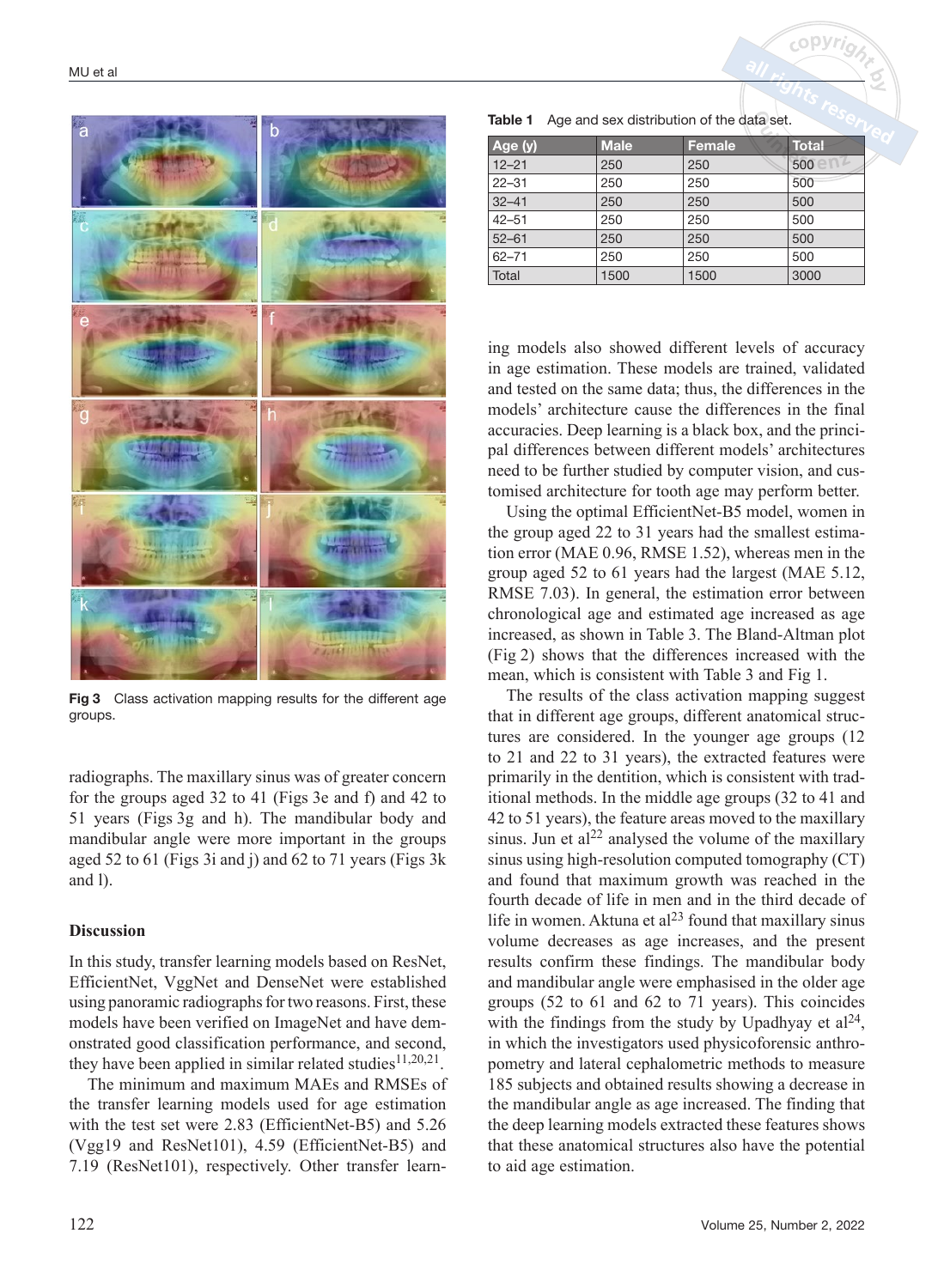|                        |                   |             |            |             |             | $\sim$      |
|------------------------|-------------------|-------------|------------|-------------|-------------|-------------|
| Model                  | <b>Both sexes</b> |             | Female     |             | <b>Male</b> |             |
|                        | <b>MAE</b>        | <b>RMSE</b> | <b>MAE</b> | <b>RMSE</b> | <b>MAE</b>  | <b>RMSE</b> |
| ResNet18               | 2.95              | 4.69        | 2.99       | 4.96        | 2.92        | 4.42        |
| ResNet50               | 3.78              | 5.98        | 3.93       | 6.21        | 3.68        | 5.75        |
| ResNet101              | 5.26              | 7.19        | 5.10       | 7.11        | 5.43        | 7.28        |
| Vgg16                  | 4.51              | 5.96        | 4.40       | 5.96        | 4.63        | 5.97        |
| Vgg19                  | 5.26              | 6.85        | 5.48       | 7.29        | 5.04        | 6.36        |
| <b>EfficientNet-B1</b> | 4.59              | 6.23        | 4.60       | 6.38        | 4.59        | 6.07        |
| EfficientNet-B3        | 3.87              | 5.44        | 3.85       | 5.70        | 3.89        | 5.16        |
| <b>EfficientNet-B5</b> | 2.83              | 4.59        | 2.83       | 4.79        | 2.83        | 4.38        |
| DenseNet121            | 3.15              | 4.81        | 3.00       | 4.79        | 3.30        | 4.84        |
|                        |                   |             |            |             |             |             |

Table 2 MAE and RMSE for different pretrained models.

Table 3 MAE and RMSE with different age groups and sexes for EfficientNet-B5.

| Age group    | <b>Both sexes</b> |             | Female     |             | <b>Male</b> |             |
|--------------|-------------------|-------------|------------|-------------|-------------|-------------|
|              | <b>MAE</b>        | <b>RMSE</b> | <b>MAE</b> | <b>RMSE</b> | <b>MAE</b>  | <b>RMSE</b> |
| $12 - 21y$   | 1.06              | 1.70        | 1.08       | 1.78        | 1.04        | 1.62        |
| $22 - 31y$   | 1.64              | 2.56        | 0.96       | 1.52        | 2.32        | 3.28        |
| $32 - 41y$   | 2.42              | 3.87        | 2.76       | 3.96        | 2.08        | 3.77        |
| $ 42 - 51y$  | 3.86              | 5.22        | 3.68       | 5.56        | 4.04        | 4.85        |
| $52 - 61y$   | 4.78              | 7.01        | 4.44       | 6.99        | 5.12        | 7.03        |
| $ 62 - 71y $ | 3.52              | 5.06        | 4.08       | 6.05        | 2.96        | 3.84        |
| Total        | 2.83              | 4.59        | 2.83       | 4.79        | 2.83        | 4.38        |

Vila-Blanco et al<sup>9</sup> used 2289 panoramic radiographs to establish two convolutional neural network models for age estimation. The MAEs obtained from the two models were  $3.19 \pm 4.32$  and  $2.84 \pm 3.75$ , respectively. The data set was unbalanced and, most importantly, the subjects involved were aged mostly under 20 years  $(1381/2289)^9$ . This may have caused bias in the age estimation for adults. Guo et al<sup>11</sup> collected  $10,257$ panoramic radiographs from patients aged 5 to 24 years and developed end-to-end neural networks to compare their predictions with the manual method (by Demirjian et al<sup>1</sup>). Their results proved that conventional neural network models can surpass the manual method in age classification; however, in their study, the subjects were all aged under 25 years, and they did not provide the MAE or explore the ability of the neural networks to extract features at other ages, as was done in this study.

Although we collected panoramic radiographs from patients with equal distributions of age and sex to avoid confounding factors that might impact the results of such a study as far as possible, limitations still exist. First, only a few pretrained deep learning models were used, and other neural network architectures and pretrained models were not compared, thus the differences across different model architectures need to be explored further. Second, deep learning usually requires a largescale data set. Although the data set used in the present study was notably large and similar in size to other studies, it was still smaller than the typical datasets used for facial tasks20.

# **Conclusion**

Transfer learning models can be used for age estimation with panoramic radiographs. Differences between the different sexes and age groups were also observed and presented. Class activation mapping showed that different anatomical features were used for age estimation in different age groups. The role of these features in age estimation needs to be studied further.

# **Conflicts of interest**

The authors declare no conflicts of interest related to this study.

## **Author contribution**

Dr Chuang Chuang MU contributed to data preparation, established models and drafted the manuscript; Dr Gang LI contributed to design, supervised the study and revised the manuscript.

(Received May 19, 2021; accepted July 15, 2021)